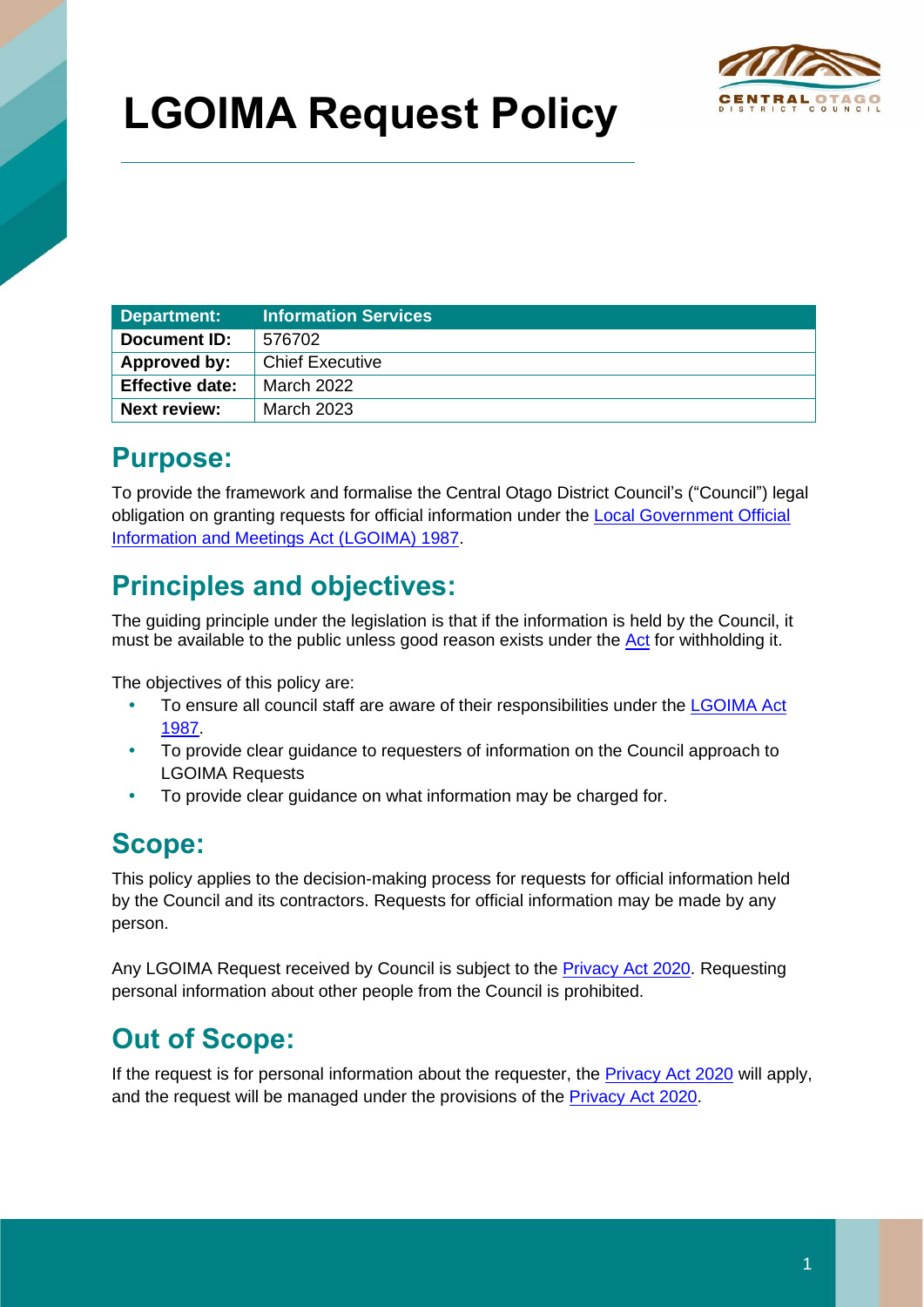

## **Definitions:**

**The Act:** The Local Government Official Information and Meetings Act (LGOIMA) 1987 **LGOIMA Requests:** Requests for any official information held by Council as defined in the Act

**Official Information:** Any information held by the Council as defined by of the [section 2](http://www.legislation.govt.nz/act/public/1987/0174/latest/DLM122247.html) of the LGOIMA.

**Personal information requests:** Requests managed under the Privacy Act 2020.

## **Policy:**

#### **Request:**

A request can be made in various forms including:

- Verbal or written directly from individuals
- Verbal or written directly from groups
- From other public bodies
- From individuals or groups referred by other public bodies
- From an individual's agent (e.g., a lawyer acting on behalf of a client).

Even when a request is not specified as a LGOIMA Request, it may be processed under this policy.

#### **Decision to release and charges (if any):**

Council must decide as soon as reasonably practicable after receiving the request:

- Whether a request for official information will be granted
- In what manner
- If any charges will apply.

In making this decision, Council officers as per the Staff Delegation Manual will consider all aspects of th[e LGOIMA](https://www.legislation.govt.nz/act/public/1987/0174/latest/DLM122242.html) Act 1987. Council shall adopt the principle that the material is available it shall be released, unless there are grounds to withhold it under the  $Act.$ 

If a request is estimated to take over one hour of staff time, Council may charge for searching for relevant material, abstracting, collating, copying, and transcribing to fulfil the request, consistent with the [Ombudsman Charging Guidelines.](https://cdocs.codc.govt.nz/docs/~D435257?Login=True)

| ∣ First hour                                                                    | No Charge |
|---------------------------------------------------------------------------------|-----------|
| Initial charge for the first chargeable half hour, additional half hour or part | \$38.00   |
| thereof                                                                         |           |
|                                                                                 |           |